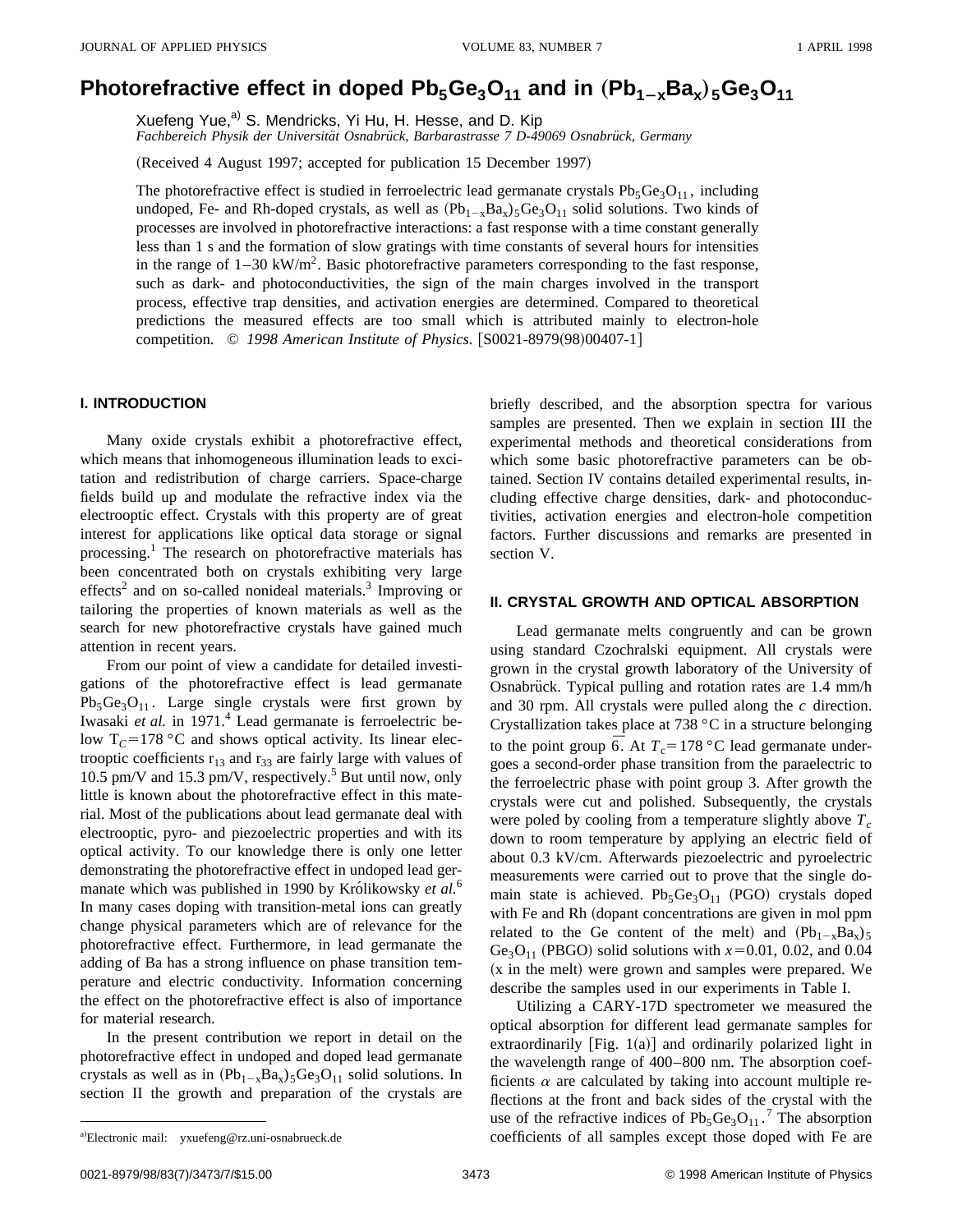TABLE I. Descriptions of our samples used in the experiments.

| Number            | Crystal and dopant                           | <b>Dimensions</b><br>$\left[ a \times b \times c \right.$ (mm <sup>3</sup> ) <sup>]</sup> |  |  |
|-------------------|----------------------------------------------|-------------------------------------------------------------------------------------------|--|--|
| <b>PGO</b>        | $Pb_5Ge_3O_{11}$                             | $2.40\times 6.20\times 5.5$                                                               |  |  |
| PBGO:0.01         | $(Pb_{0.99}Ba_{0.01})_5Ge_3O_{11}$           | $1.90 \times 5.30 \times 6.25$                                                            |  |  |
| PBGO:0.02         | $(Pb_0 \text{98}Ba_0 \text{02})_5Ge_3O_{11}$ | $2.60\times4.10\times4.40$                                                                |  |  |
| PBGO:0.04         | $(Pb_{0.96}Ba_{0.04})_5Ge_3O_{11}$           | $3.10\times 6.50\times 6.76$                                                              |  |  |
| PGO:500 Fe        | $Pb_5Ge_3O_{11}$ : 500 ppm Fe                | $1.80\times4.00\times5.50$                                                                |  |  |
| PGO:1000 Fe       | $Pb_5Ge_3O_{11}$ : 1000 ppm Fe               | $1.90 \times 5.10 \times 6.80$                                                            |  |  |
| <b>PGO:500 Rh</b> | $Pb_5Ge_3O_{11}$ : 500 ppm Rh                | $2.50\times4.65\times6.85$                                                                |  |  |

small for extraordinarily polarized light of an  $Ar^+$  laser (wavelength  $\lambda$  = 514.5 nm). The presence of Ba leads to a decrease of absorption in the short wavelength range, while doping with Rh has almost no influence on the absorption spectrum. Compared with other samples, the Fe-doped samples have much larger absorption coefficients in the short wavelength range for extraordinarily polarized light. All doped samples show an appreciable dichroism which depends both on the doping and on the wavelength region. The same dependence of dichroism on wavelength is found



FIG. 1. Absorption spectra for lead germanate crystals with different dopings. (a) Absorption coefficient  $\alpha_e$  for extraordinarily polarized light, and (b) difference ( $\alpha_e - \alpha_o$ ) between the absorption coefficients for extraordinarily and ordinarily polarized light. The lines in (b) correspond to the legend used in (a).

in the undoped, Rh-doped and  $(Pb_{1-x}Ba_x)5Ge_3O_{11}$  solid solutions.

# **III. EXPERIMENTS AND THEORETICAL CONSIDERATIONS**

## **A. Measurement of diffraction efficiency**

A usual holographic experimental setup<sup>8</sup> is used to measure the photorefractive properties of lead germanate crystals: Two expanded beams of an Ar<sup>+</sup> laser ( $\lambda$  = 514.5 nm) of approximately the same intensity (intensity modulation m  $>0.98$ ) and with extraordinary polarization are utilized to write gratings with a grating vector parallel to the *c* axis of the crystals. The formation of gratings is monitored by a weak extraordinarily polarized He-Ne laser beam  $(\lambda)$  $=632.8$  nm) incident at the Bragg angle. If there is no specified description, the spatial frequency of the grating is *K* =2.35  $\mu$ m<sup>-1</sup> in holographic recording. A heatable crystal holder is used to stabilize the crystal temperature in the range from room temperature to 60 °C. Silver paste electrodes are put onto the two *c* faces of the samples so that a DC electric field can be applied to the crystals along the *c* axis.

The diffraction efficiency is defined as the ratio between diffracted beam intensity and total transmitted readout beam intensity without grating. It is derived from Kogelnik's formula:<sup>9</sup>

$$
\eta = \sin^2(\pi \Delta n d / \lambda \cos \theta_r),\tag{1}
$$

where  $\Delta n$  is the modulation of the refractive index, *d* is the thickness of the crystal, and  $\theta_r$  is the Bragg angle between surface normal and readout beam inside the crystal. In photorefractive materials the refractive index modulation is determined by the electrooptic coefficient  $r_{\text{eff}}$  and the spacecharge field  $E_{\text{sc}}$ :<sup>10</sup>

$$
\Delta n = -\frac{1}{2} n^3 r_{\text{eff}} E_{\text{sc}},\tag{2}
$$

where *n* is the effective refractive index (*n*  $= n_0 n_e / \sqrt{n_e^2 \sin^2 \theta + n_0^2 \cos^2 \theta}$ ,  $\theta$  is the half angle between the two interacting beams inside the crystal, and  $n_{o,e}$  are the refractive indices for ordinarily and extraordinarily polarized light.

In a crystal of point group 3 and for the extraordinarily polarized writing beams, the effective electrooptic coefficient is

$$
r_{\text{eff}} = \frac{1}{2n^4} \{ n_0^4 r_{22} \sin\beta (\cos 2\theta - \cos 2\beta) [n_0^4 r_{13} (\cos 2\theta
$$
  

$$
- \cos 2\beta) + 4 n_0^2 n_e^2 r_{51} \sin^2 \beta + n_e^4 r_{33} \sin\beta (\cos 2\theta
$$
  

$$
+ \cos 2\beta) ] \cos \beta \},
$$
 (3)

where  $\beta$  is the angle between the grating vector and the  $c$ axis measured inside the crystal. If the grating vector is directed along the *c* axis of the crystal and ignoring the small difference of refractive indices *n* and  $n_{o,e}$ , the effective electrooptic coefficient is simplified to

$$
r_{\text{eff}} = -r_{13}\sin^2\theta + r_{33}\cos^2\theta. \tag{4}
$$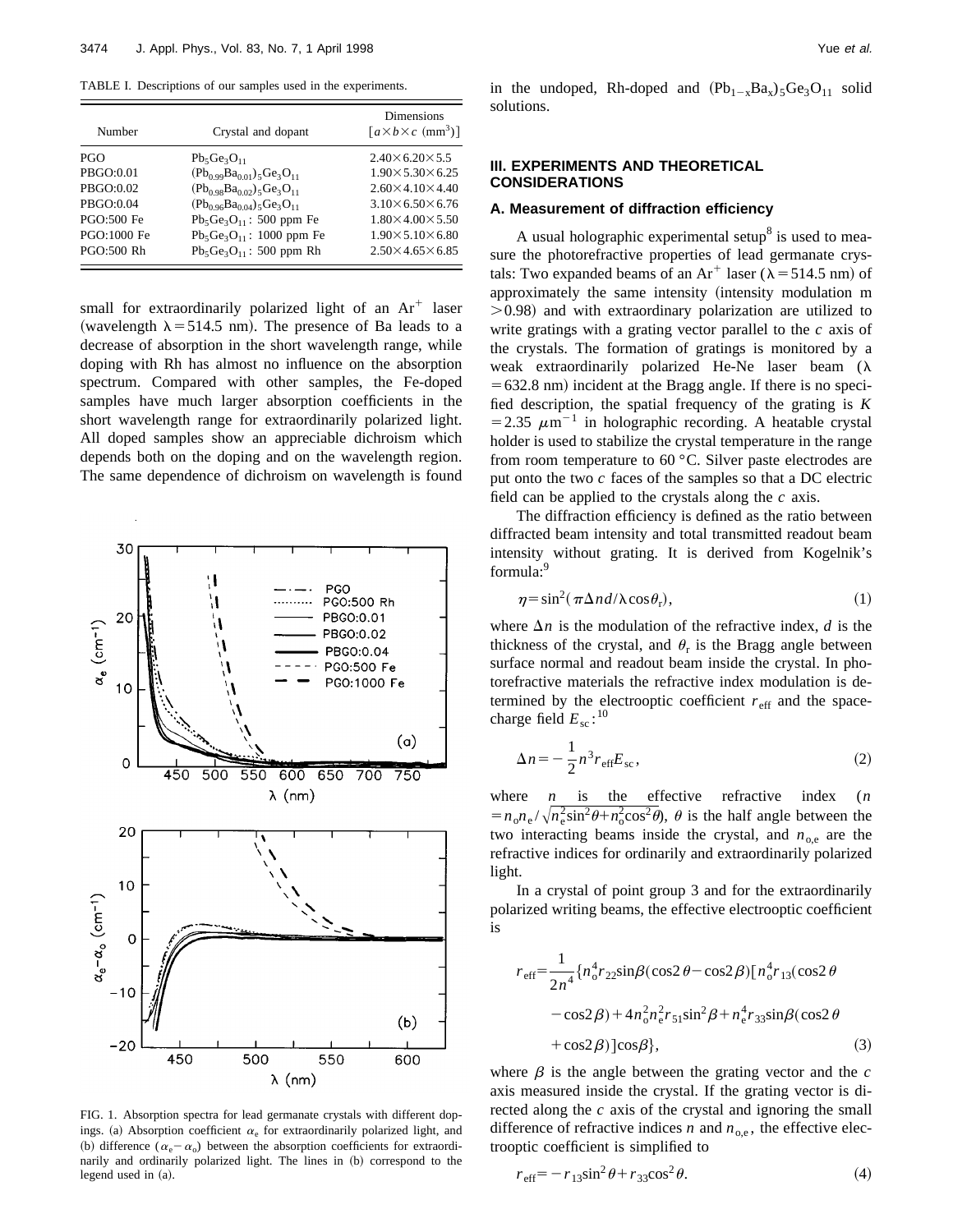For ordinarily polarized light and the symmetric condition ( $\beta$ =0) the effective electrooptic coefficient is  $r_{13}$ , which is slightly smaller than that for extraordinarily polarized light.

The space-charge field caused by a sinusoidal intensity pattern with modulation  $m \sim 1$  is given by

$$
E_{\rm sc} = CE_{\rm Q} \left( \frac{E_0^2 + E_{\rm D}^2}{E_0^2 + (E_{\rm D} + E_{\rm Q})^2} \right)^{1/2},\tag{5}
$$

where  $E_0$  is the applied electric field, and  $E_D$  and  $E_Q$  are the diffusion and the limiting space-charge field, respectively:

$$
E_{\rm D} = K k_{\rm B} T / e, \quad E_{\rm Q} = e N_{\rm eff} / K \epsilon \epsilon_0. \tag{6}
$$

Here  $k_B$  is the Boltzmann constant, *T* is the temperature,  $\epsilon_0$ the permittivity of free space, and  $\epsilon$  is the dielectric constant. *C* is a factor which reduces the space-charge field due to the following reasons:

(1) *Dark conductivity*—If the dark conductivity  $\sigma_d$  is not negligible compared to the photo conductivity  $\sigma_p$ , the spacecharge field is reduced by a factor  $\chi$  which can be expressed as

$$
\chi = \frac{1}{1 + \sigma_{\rm d}/\sigma_{\rm p}}.\tag{7}
$$

 $(2)$  *Electron-hole competition constant*  $\xi(K)$ —The constant is less than unity if both the electrons and holes are involved in the charge transport process. The single-species electron-hole transport model predicts that the constant  $\xi(K)$ is in the form of

$$
\xi(K) = (\sigma_{\rm e} - \sigma_{\rm h})/(\sigma_{\rm e} + \sigma_{\rm h})
$$
\n(8)

for small spatial frequency of the gratings.<sup>11</sup> Here  $\sigma_{e,h}$  are electron and hole conductivity, respectively.

In addition, a correction constant has to be introduced to account for a reduction of the measured diffraction efficiency by different experimental parameters, such as multiple beam reflections, angular deviations of the readout beam from the Bragg angle, $12^{\circ}$  and screening charge effects,  $13$  if we apply an external electric field during the holographic recording.

The decay properties of the gratings can be monitored by a weak He-Ne laser beam during erasure. The inverse decay time constant  $\tau^{-1}$  of the grating is described by

$$
\tau^{-1} = (\sigma_{\rm d} + \sigma_{\rm p})/\epsilon \epsilon_0, \qquad (9)
$$

with

$$
\sigma_{\mathbf{p}} \propto I^x. \tag{10}
$$

A relation  $x \leq 1$  is predicted by either a one-center model with changing concentrations of traps, a two-center model or a three-valence model.<sup>14</sup> The intensity dependence of the inverse decay time constant is used to determine dark- and photoconductivity as well as the sublinearity of photoconductivity on intensity. Furthermore, the dark decay time constant  $\tau_d$  has a temperature dependence given by

$$
\tau_{\rm d} = \tau_0 \exp(E_{\rm A}/k_{\rm B}T),\tag{11}
$$

where  $\tau_0$  is the decay time constant when all the charges are thermally activated, and  $E_A$  is the activation energy. The temperature dependence of  $\tau_d$  can be used to determine the activation energy  $E_A$ .



FIG. 2. An example of beam coupling in the undoped PGO sample with the orientation of the crystal shown in the inset.  $I_{1,2}$  are transmitted intensities of two interacting beams. The grating spatial frequency is  $K=8.35 \ \mu m^{-1}$ .

# **B. Measurement of beam-coupling gain**

In two-wave mixing experiments, two extraordinarily polarized Ar<sup>+</sup> laser beams ( $\lambda$ =514.5 nm) are utilized. No external electric field is applied. Both transmitted beams are monitored and the exponential gain  $\Gamma$  is defined by

$$
\Gamma = \frac{1}{d} \ln \left( \frac{I_1'}{I_1} \frac{I_2}{I_2'} \right),\tag{12}
$$

where  $I'_{1,2}$  and  $I_{1,2}$  are the transmitted intensities with and without coupling.

The relation between the exponential gain  $\Gamma$  and the beam crossing angle can be described by<sup>15</sup>

$$
\Gamma = \frac{A \sin \theta_{\text{ex}}}{1 + B^{-2} \sin^2 \theta_{\text{ex}}} \frac{\cos 2 \theta}{\cos \theta},
$$
\n(13)

where  $\theta_{\rm ex}$  is the half external beam crossing angle. The parameters *A* and *B* are connected with different crystal properties following the equations

$$
A = Cr_{\rm eff} \frac{8\,\pi^2 n^3 k_{\rm B} T}{e\lambda^2},\tag{14}
$$

and

$$
B = \frac{e\lambda}{4\pi} \left(\frac{N_{\text{eff}}}{\epsilon\epsilon_0 k_{\text{B}}T}\right)^{1/2}.
$$
 (15)

Both the effective charge density  $N_{\text{eff}}$  and the electron-hole competition factor  $\xi(K)$  can be determined from the angular dependence of  $\Gamma$ . Furthermore, from the energy transfer direction the sign of the main charges involved in the charge transport can be deduced.

### **IV. EXPERIMENTAL RESULTS**

# **A. Observation of multiple gratings**

As an example of beam coupling we show a longtime recording of intensity variation during two-wave mixing in the undoped PGO sample in Fig. 2. The transmitted beam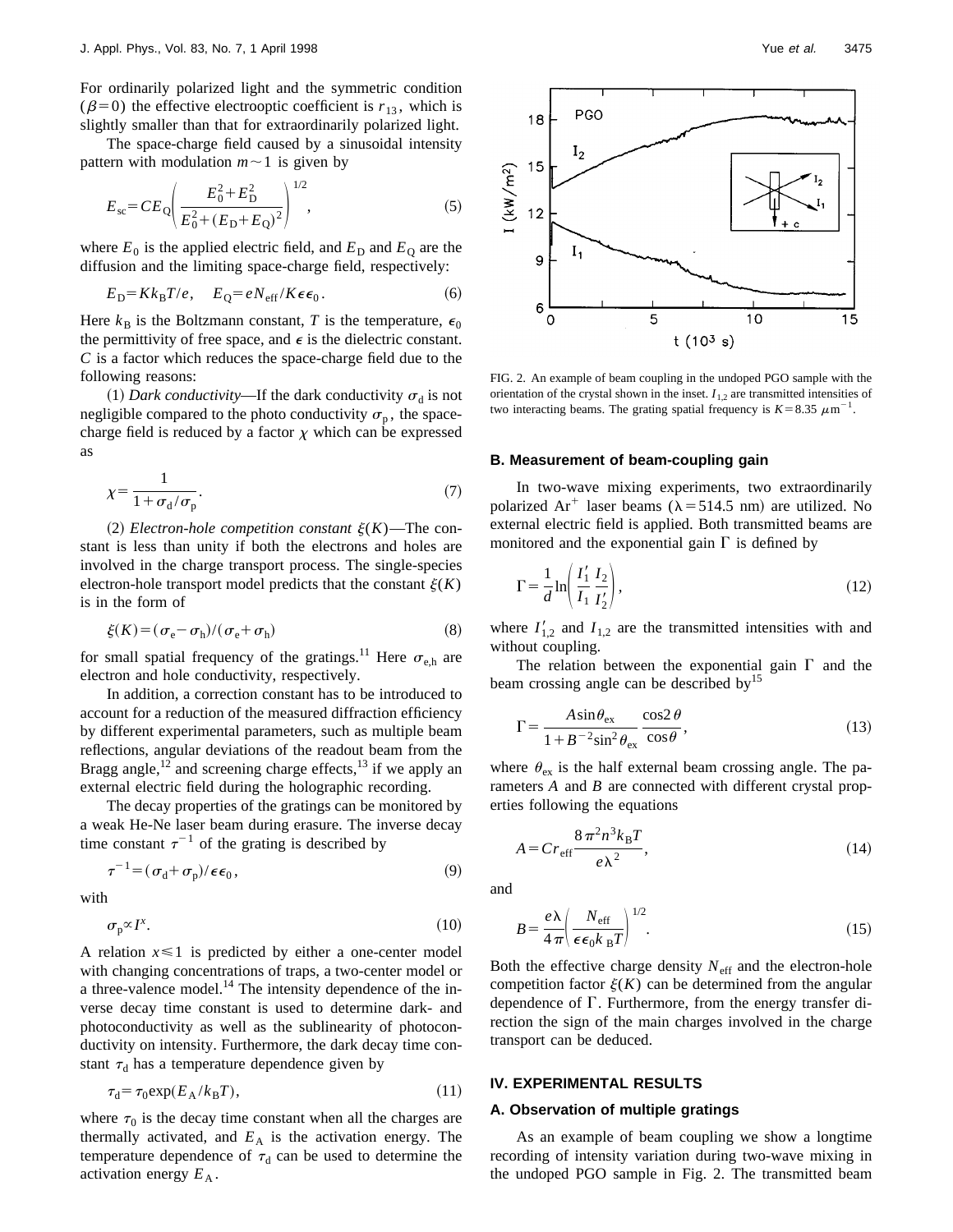

FIG. 3. Diffraction efficiency  $\eta$  measured by alternately using one of the writing beams as a readout beam during beam coupling. The optical orientation is the same as in Fig. 2.

intensities of  $I_1$ =10 kW/m<sup>2</sup> and  $I_2$ =15 kW/m<sup>2</sup> without grating are measured. After both beams are turned on, there is a fast energy exchange between them with a response time of less than 1 s. After several hundreds of seconds a slow grating appears gradually which causes an energy transfer towards the negative *c* direction, and in the final state the total energy exchange is in the negative *c* direction, too. We have determined the exponential gain corresponding to the fast grating to be  $\Gamma_f$ = 0.98 cm<sup>-1</sup> and for the slow grating we find  $\Gamma_s$ =3.38 cm<sup>-1</sup>. The grating spatial frequency is *K*=8.35  $\mu$ m<sup>-1</sup>. Based on this observation we can exclude that the slow grating is formed only through a compensating process due to thermally excited charges. Both gratings have a nonzero phase shift with respect to the light pattern, and this is a characteristic property of the electrooptic photorefractive effect.

To check if there is an extinction grating involved in the slow process, we measure the diffraction efficiency by alternately reading the gratings during recording with one of the two writing beams. A computer controlled program measures the diffraction efficiency 1 s after the action of an electrical shutter. Thus only the slow grating is monitored because the fast grating decays completely in this time interval. The orientation of the sample with respect to the beams is shown in the inset of Fig. 2. We define  $\eta_1$  and  $\eta_2$  as the diffraction efficiencies probed by  $I_2$  ( $I_1$  is blocked) and  $I_1$  $(I_2$  is blocked), respectively. Their dependences on interacting time are presented in Fig. 3. There is an obvious difference between  $\eta_1$  and  $\eta_2$  which indicates the presence of both a refractive index and an extinction grating shifted relative to each other.<sup>16</sup>

The slow grating with relatively large efficiency might be interesting for optical data storage, but in the present work we observe it only in the undoped PGO sample. The fast grating, however, can be written in all of the samples and the measurements show good reproducible results. In the following we concentrate mainly on fast grating which is of interest for real-time holography and information processing.



FIG. 4. Evolution of diffraction efficiency  $\eta$  during holographic recording and readout with an applied electrical field  $E_0 = 10 \text{ kV/cm}$  in the undoped PGO sample. The wavelength and intensity of the writing beams are  $\lambda$ =514.5 nm and *I*=5 kW/m<sup>2</sup>. During the whole process the diffraction efficiency is probed by a weak He-Ne laser beam ( $\lambda$  = 632.8 nm).

#### **B. Fast grating**

A typical time evolution of diffraction efficiency during holographic recording and decay in the undoped PGO sample is shown in Fig. 4, from which we see that in a time range of several minutes, only the fast grating is of importance. With an applied electric field of  $E_0 = 10 \text{ kV/cm}$  and for a grating spatial frequency  $K=2.35 \ \mu m^{-1}$ , the maximum diffraction efficiency is about 2% corresponding to a refractive index modulation of  $\Delta n = 1.2 \times 10^{-5}$ . After the writing beams are turned off, the grating decays quickly too. We observe a small response time constant of several hundred ms. To estimate the photorefractive recording sensitivity, we choose the definition given in Ref. 17 i.e.,  $S = \eta^{1/2}/W_0$ , where  $\eta$  is the diffraction efficiency and  $W_0$  the incident energy density. Then the sensitivity is determined as  $S \sim 0.5$  cm<sup>2</sup>/J which is about the same order as that of highly doped and lightly reduced  $LiNbO<sub>3</sub>$ .<sup>17</sup> As has been already described in section IV A, there is an asymmetric energy transfer corresponding to the fast grating. The exponential gain depends on the polarization of the two interacting beams: Without electric field, the ratio of exponential gains for extraordinarily and ordinarily polarized beams is  $\Gamma_e/\Gamma_o$  $\approx$  1.4, which is in good agreement with the ratio of effective electrooptic coefficients corresponding to these two configurations.

# **1. Effective charge density Neff and sign of charges**

The dependence of refractive index modulation on the external electric field for different samples was measured and the results are presented in Fig. 5. The lines are theoretical fittings based on Eqs.  $(2)$ – $(6)$  in section III A and the values of effective charge densities Neff obtained are listed in Table II. It can be seen that the doping does not lead to an increase of the effective charge density. The larger the concentration of Ba, the smaller the effective charge density  $N_{\text{eff}}$ . Doping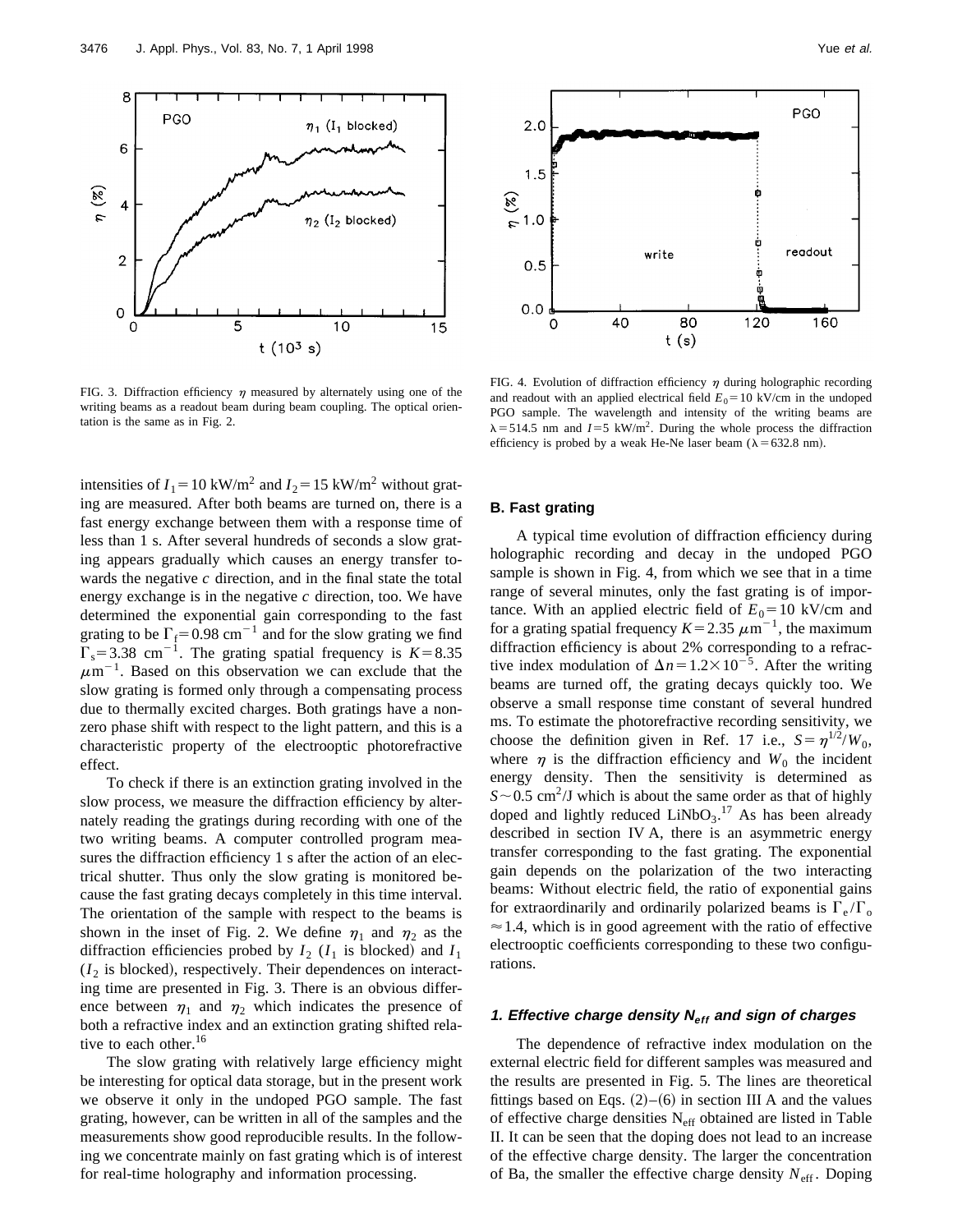

FIG. 5. Modulation of refractive index  $\Delta n$  as a function of applied electric field  $E_0$  during holographic recording for different samples. FIG. 6. Inverse decay time constant  $\tau^{-1}$  as a function of erase beam inten-

with Fe leads to an increase of  $N_{\text{eff}}$ . In both cases, however, the values of  $N_{\text{eff}}$  are smaller for the doped samples compared with the undoped sample.

The exponential gain in two-wave mixing was measured as a function of beam crossing angle for the undoped PGO sample. The value of  $N_{\text{eff}}$  determined in this measurement is  $N_{\text{eff}}$ =1.21×10<sup>22</sup> m<sup>-3</sup> which is in agreement with the result  $N_{\text{eff}}$ =1.16 $\times$ 10<sup>22</sup> m<sup>-3</sup> obtained by diffraction measurements. We estimate the error limits in all of our experiments to be about  $\pm 10\%$ .

Without external electric field and at the beginning of holographic recording the energy is always transferred towards the positive *c* direction in all of the samples used in our investigations. To determine the sign of the charges involved in the fast grating formation, one has to know the sign of the effective electrooptic coefficient  $r_{\text{eff}}$ . In our experiment, the  $\theta$  is 2.6° (corresponding to  $K=2.35 \ \mu m^{-1}$ ). This corresponds to a positive effective electrooptic coefficient ( $r_{\text{eff}}$ =15.2 pm/V). From Eq. (4) we then conclude that the main charges involved in the charge transport responsible for the fast grating are holes.

# **2. Dark- and photoconductivity**

The inverse decay time constants  $\tau^{-1}$  of the photorefractive gratings are measured as a function of erase beam intensity *I* at room temperature for different samples as shown in Fig. 6. The lines are fittings to the experimental results using Eqs. (9) and (10). The parameters  $\sigma_d$  and *x* are listed again in Table II. In general doping reduces both the dark- and pho-



sity *I* at room temperature for different samples. The symbols are measured data, and the lines are fittings according to  $\sigma^{-1} = (\sigma_d + \sigma_p)/\epsilon \epsilon_0$ . The values of photoconductivity at an intensity of  $I=3$  kW/m<sup>2</sup> are listed in Table II.

toconductivity as is the case in other photorefractive crystals.15,18 Rh doping, however, leads to hardly any observable changes in conductivity. For the intensity range below 1 kW/m<sup>2</sup> used in this measurement, photoconductivity depends sublinearly on light intensity  $(x<1)$  as listed in Table II). For the samples with 1000 ppm Fe or with Ba  $(x=0.04)$ , the photoconductivity depends almost linearly on light intensity. The measured results for undoped and Rhdoped samples are not included in Fig. 6, because their inverse decay time constants are more than one order of magnitude larger than those of the other samples.

The dependence of photoconductivity on light intensity is determined also by measuring the diffraction efficiency as a function of writing beam intensity. The fitting to the experimental results by taking Eq.  $(7)$  into consideration gives the dependence of photoconductivity on light intensity. There is relatively good agreement with the results obtained with these two methods. For example, the value *x* determined by diffraction measurements is 0.75, which agrees fairly well with  $x=0.72$  obtained by the decay time measurements. Based on these results we calculated the photoconductivity for different samples at  $I=3$  kW/m<sup>2</sup>, which is the intensity of the writing beams in holographic recording. The results are given in Table II.

TABLE II. Measured parameters for different samples.

| Sample            | $\sigma_{\rm d}$<br>$10^{-11}(\Omega \text{ m})^{-1}$ | $\sigma_{\rm p}$ (3 kW/m <sup>2</sup> )<br>$^{-10}$ ( $\Omega$ m) <sup>-1</sup><br>$10^{-}$ | $\boldsymbol{\chi}$<br>$(\sigma_{p} \propto I^{x})$ | $E_A$<br>(eV) | $N_{\rm eff}$<br>$(10^{22} \text{ m}^{-3})$ | $\xi(K)$<br>$K = 2.35 \mu m^{-1}$ |
|-------------------|-------------------------------------------------------|---------------------------------------------------------------------------------------------|-----------------------------------------------------|---------------|---------------------------------------------|-----------------------------------|
| <b>PGO</b>        | 50.2                                                  | 11.2                                                                                        | 0.72                                                | 0.61          | 1.16                                        | 0.31                              |
| PBGO:0.01         | 3.0                                                   | 2.8                                                                                         | 0.76                                                | 0.49          | 1.13                                        | 0.19                              |
| PBGO:0.02         | 2.3                                                   | 1.4                                                                                         | 0.72                                                | 0.46          | 0.82                                        | 0.15                              |
| PBGO:0.04         | 0.38                                                  | 0.89                                                                                        | 0.98                                                | 0.49          | $\cdots$                                    | $\cdots$                          |
| PGO:500 Fe        | 5.5                                                   | 3.3                                                                                         | 0.79                                                | 0.47          | 0.48                                        | 0.26                              |
| PGO:1000 Fe       | 1.9                                                   | 1.5                                                                                         | 0.99                                                | 0.81          | 1.08                                        | 0.25                              |
| <b>PGO:500 Rh</b> | 50.2                                                  | 17.1                                                                                        | 0.73                                                | 0.47          | 0.89                                        | 0.22                              |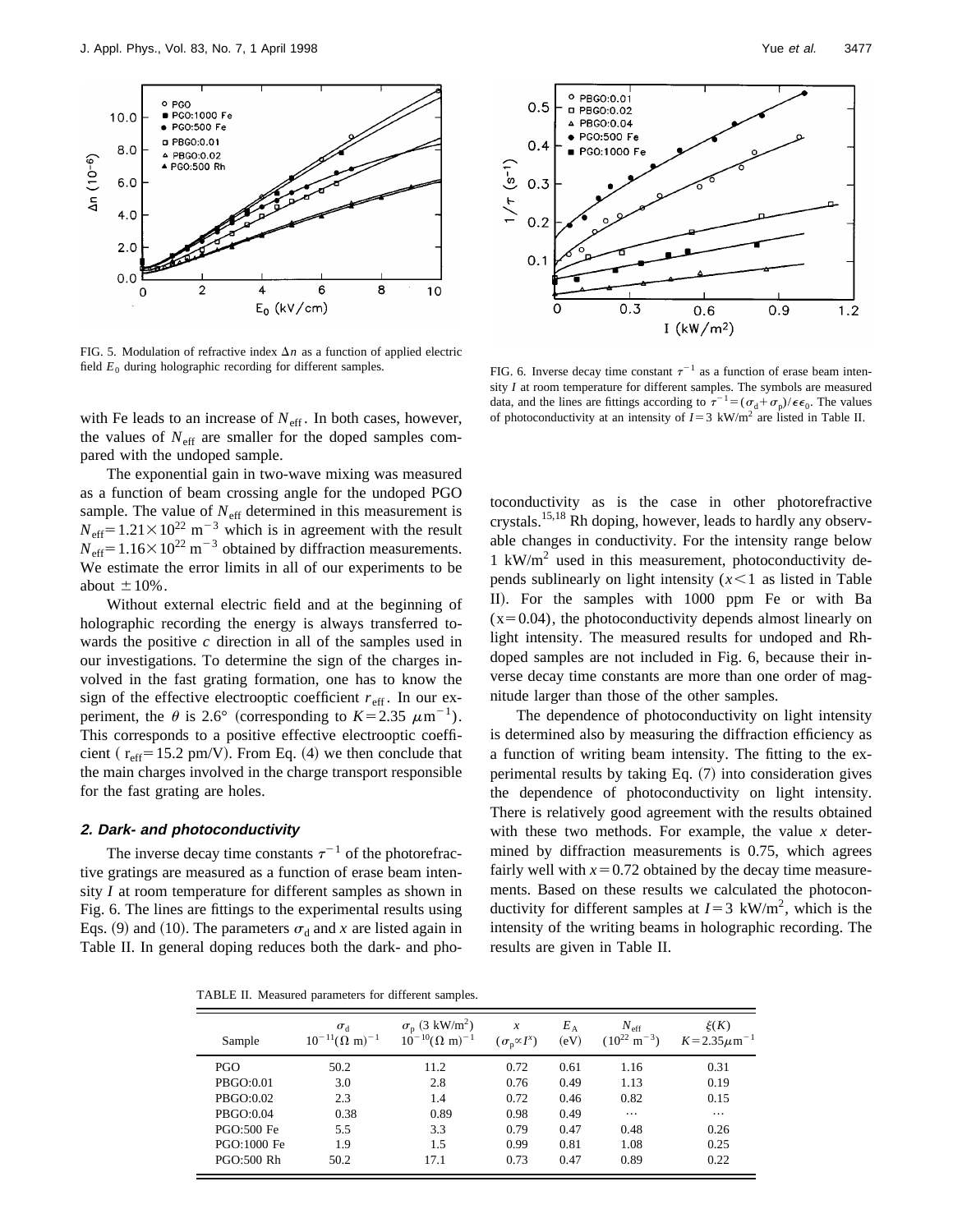

FIG. 7. Inverse dark decay time constant  $\tau_d^{-1}$  as a function of inverse temperature  $T^{-1}$  for different samples. The symbols are measured data, and the lines are fittings according to  $\tau_d = \tau_0 \exp(E_A / k_B T)$  where  $E_A$  is the activation energy listed in Table II.

#### **3. Activation energy**

After recording the holographic grating, we turned off both writing beams and probed the diffraction efficiency with a weak red He-Ne beam  $(I<0.01 \text{ kW/m}^2)$ . The decay of the grating can be considered as dark decay and the inverse dark decay time constant  $\tau_d$  is measured as a function of temperature as presented in Fig. 7. The fitting to the experimental data using Eq.  $(11)$  gives the activation energy  $E_A$ for the different samples. As listed in Table II, the activation energy for the undoped sample is 0.61 eV, and doping decreases it to values less than 0.5 eV with the exception of the heavily Fe-doped sample in which  $E_A$  becomes larger than that for the undoped sample.

# **4. Electron-hole competition**

In a two-wave mixing experiment we have measured the exponential gain in different samples with the same grating spatial frequency  $K=2.35 \ \mu m^{-1}$ . Using the effective charge density obtained, and the photo- and dark conductivity listed in Table II, we can deduce the electron-hole competition factor  $\xi(K)$  following Eqs. (13)–(15). The results are presented also in Table II.

In the above calculation the electrooptic coefficients for all the samples are supposed to be the same. This might introduce some errors, especially for the samples that contain Ba. As mentioned in section I the crystals containing Ba have a lower Curie temperature which may enlarge the elements of the electrooptic tensor slightly. In addition we have measured the dielectric constant  $\epsilon_{33}$  for samples PBGO:0.01 and PBGO:0.02, whose values are 42 and 46 at room temperature, respectively. They have been considered in our calculation. From the results listed in Table II, we see that doping decreases the electron-hole competition factor.

# **V. DISCUSSION**

The maximum refractive index modulation  $\Delta n_{\text{max}}$  of a photorefractive grating is related to the diffusion field  $E_D$ ,



FIG. 8. Calculated maximum refractive index modulation  $\Delta n_{\text{max}}$  of a holographic grating as a function of the half-crossing angle  $\theta$  between two interacting beams inside the crystal for different values of the effective charge density  $N_{\text{eff}}$  and external electric field  $E_0$ . The factor *C* (see Eq. (5)) is supposed to be 1, and the two beams with the same intensity are incident symmetrically ( $\beta$ =0) to the crystal.

which depends on the grating spatial frequency, the applied electric field  $E_0$ , the limiting space-charge field  $E_0$ , and the polarization of the interacting beams as described in section III. The calculated values of  $\Delta n_{\text{max}}$  are shown in Fig. 8 as a function of the half beam angle  $\theta$  between the writing beams inside the crystal for different values of  $E_0$  and different effective charge densities  $N_{\text{eff}}$ . In this calculation the factor  $C$  in Eq.  $(5)$  is supposed to be 1 and the two extraordinarily polarized beams are symmetrically incident to the crystal. Applying an electric field can lead to a substantial increase of the refractive index modulation. Indeed,  $\Delta n$  in the undoped sample has been increased by more than one order of magnitude when we apply an external electric field  $E_0 = 10$ kV/cm compared to the case  $E_0=0$ .

The increase of the effective charge density by doping is a usual way to improve the photorefractive effect in other materials,<sup>19</sup> but in the present work we have not found any evidence that the effective charge density is increased in the doped samples. The photorefractive effect in this material may be caused by intrinsic defects. Nevertheless, holographic measurements show that some parameters such as conductivity, activation energy level, etc. are really changed by doping. Perhaps other dopants and/or further annealing may influence the photorefractive effect in this material.

It should be noted that in contrast to our work, Krolikowsky *et al.*<sup>6</sup> deduced negative charges to be responsible for the buildup of the fast grating. In their paper they did not mention the growth atmosphere, but during the poling a coloration of the crystal is observed and the results are restricted to this colored sample. In our work this process is avoided by using a much smaller electric field during poling. This difference might be the reason for the different type of charges measured in our experiments.

A further question is why we can attribute the measured smaller effect to electron-hole competition. To clarify this, we analyze the measured exponential gain for the slow and